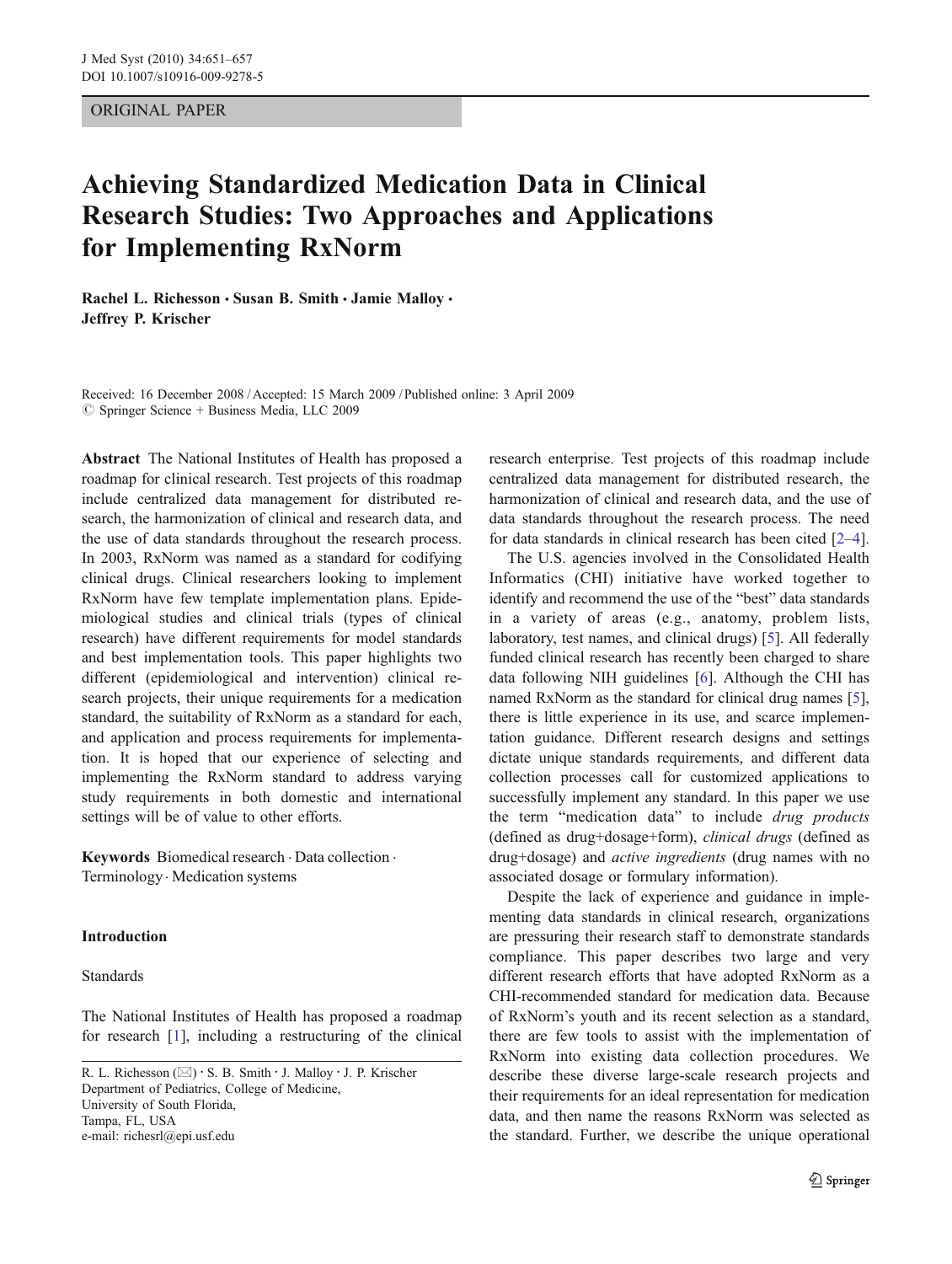features of each study and describe the application and process requirements for implementing RxNorm.

# RxNorm

RxNorm, developed and maintained by the National Library of Medicine (NLM), is a controlled nomenclature of medications at varying levels of detail in order to express what a clinician might order for a patient and the type of order a pharmacy might receive [[7\]](#page-6-0). RxNorm has a simple relational model that relates multiple dosages, forms, and packaging of medications to their component ingredients (as generic or non-proprietary brand names) [[8\]](#page-6-0) (see Fig. 1).

RxNorm provides standard names for clinical drugs (active ingredient+strength+dose form) as administered to patients. It provides links from clinical drugs to their active ingredients, drug products (active ingredient+dosage+form), and related brand names. NDCs (National Drug Codes) for specific drug products (where there are often many NDC codes for a single product) are linked to that product in RxNorm. RxNorm also links its names to drug lists commonly used in pharmacy management and drug interaction software, including those of First Databank, Micromedex, MediSpan, and Multum. By providing links between these vocabularies, RxNorm can mediate messages between systems not using the same software and vocabulary. RxNorm identifiers have recently been used as a translation or mediation of disparate drug vocabularies between the U.S. Department of Veterans Affairs and the Department of Defense [[9](#page-6-0)]. The focus of RxNorm (at this time) is on U.S. drugs to support the representation of administered drug products for hospital information systems [\[7\]](#page-6-0).

# Setting

The Pediatrics Epidemiology Center (PEC) is located within the University of South Florida, College of Medicine, Department of Pediatrics. The PEC acts as a Data and Technology Coordinating Center to several large multi-site and multinational epidemiologic and clinical intervention studies, including The Environmental Determinants of Diabetes in the Young (TEDDY) [[10,](#page-6-0) [11](#page-6-0)] study and the Rare Disease Clinical Research Network (RDCRN) [[12\]](#page-6-0) of



Fig. 1 RxNorm data structures. Source: <http://www.nlm.nih.gov/research/umls/rxnorm/overview.html>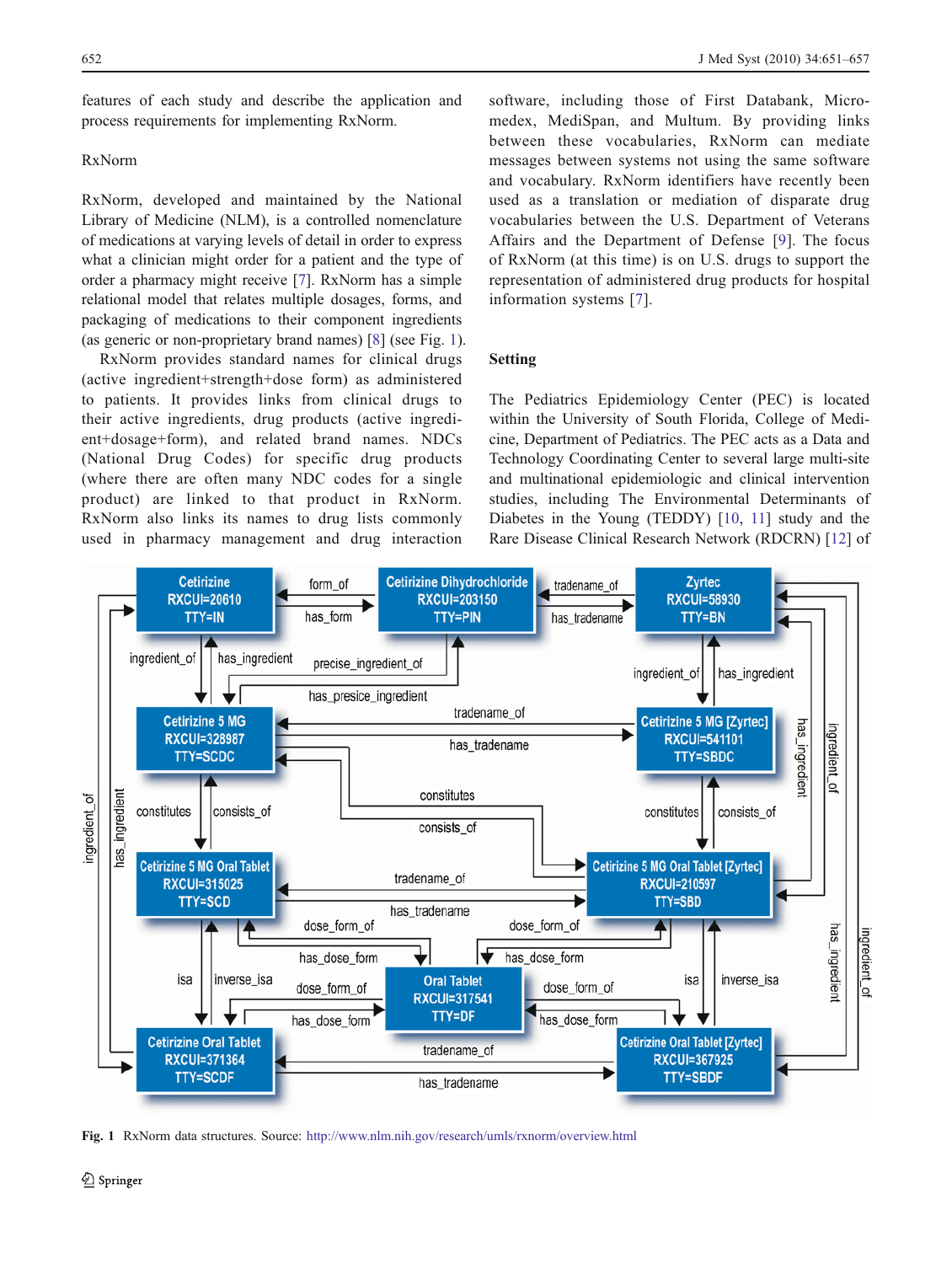observational and intervention trials in over 40 rare diseases. As a center, the PEC has a need for a single standard for medication data, although the requirements for a standard vary widely over the projects that the PEC supports. This paper explores the use of RxNorm as a standard in these two large projects (TEDDY and RDCRN) whose data coordination operations are located at the PEC (although they are geographically distributed projects).

TEDDY is an international study that is exploring genetic-environmental interactions in relation to the development of Type I Diabetes Mellitus (T1DM). Newborns identified to be at genetic risk for T1DM will be followed for 15 years for the appearance of various auto-antibodies and diabetes, with documentation of early childhood diet, child and maternal medications, infections, vaccinations, and psychosocial stressors. The projected sample of over 7,000 newborns is being recruited across six clinical centers worldwide (Finland, Germany, Sweden and three in North America).

The RDCRN [[13\]](#page-6-0) consists of ten clinical research consortia, distributed throughout the country, with each one focused on a group of rare diseases. Collectively, the RDCRN has over 50 active research protocols representing many study designs (e.g., observational, phase 1 and 2 clinical trials), with many more in development. The PEC coordinates the electronic collection of clinical research data for the network, applies data standards where necessary, and conducts the analysis for all network studies. Almost all RDCRN studies under development collect medication data—either as independent variables in observational study designs, or as intervention and control variables in clinical trials.

#### TEDDY: Requirements and data collection

#### Medication data requirements

The TEDDY project is a large epidemiologic study that collects medication data in the context of periodic selfreport of maternal and child medications (names only, not dosages or drug form). The data for the TEDDY study is collected by distributed research staff using scannable automated forms, and the data are transmitted electronically through scanning or manually entered on online forms to the PEC. There were three major requirements for "standard" medication names in the TEDDY project. First, because of the use of scannable automated forms and the various languages involved, there was a need for a code to support each reported medication. (The use of free text is not feasible because of length restrictions for the automated form fields, the high likelihood of spelling errors on original forms or scanning errors due to multiple handwriting sources [\[14](#page-6-0)].) Given the need for an alphanumeric code for each medication, the ideal standard should adhere to best-practice criteria [[15\]](#page-6-0) regarding the management of numerical codes. The codes should be non-sensical, unique, non-ambiguous, permanent, and should never be recycled to encode other concepts. Additionally, the ideal standard for a long-term project, such as TEDDY, should include a defined process to add codes as new medications or gaps in the standard are discovered [[16\]](#page-6-0).

The second major requirement in identifying a standard for medication names in the TEDDY project is that the study is international, and therefore the ideal standard would be something in routine use in all of the member countries. However, there is currently no international standard coding scheme for medications. While the World Health Organization's International Nonproprietary Names (INN) provides a well-adopted global standard naming for non-proprietary (generic) names, there is no accessible numerical code associated with unique drug names. Additionally, the INN does not maintain data on the many different brand names (across countries) for each generic drug.

The third requirement for a standard for medication names in the TEDDY project is the need to store genericnamed medication data that is often reported by study participants by brand names. Given that the analysis of medication data for TEDDY will be at the level genericallynamed active ingredients, the ideal coding scheme should include relationships between brand names and generic ingredient names. There are no comprehensive electronic sources that capture brand name—generic relationships globally, although individual countries have reputable sources for this.

A minor consideration is cost and access, because of multiple sites using the standard in this project. While the use of standards is important enough to warrant licensing fees, the number of data collection sites  $(n=12)$  in the six study clinical centers would potentially create logistical problems for updating and distributing a commercial standard. As a rule, the PEC strives to select free and open access standards wherever possible.

RxNorm was selected as the ideal standard for the TEDDY project because it meets all of the requirements outlined above. While it is not international in mission, the U.S. National Library of Medicine does attempt to address international needs in all of its activities, and generally ensures free and global access to its products. The NLM guarantees "best" terminology practices, and the numerical codes in RxNorm will never be changed or reassigned. These code numbers are easily accessible through the NLM-developed UMLS and the RxNav [[17\]](#page-6-0) interfaces. While the medication data in the TEDDY project is limited to medication names (not dosage or drug form) and a set of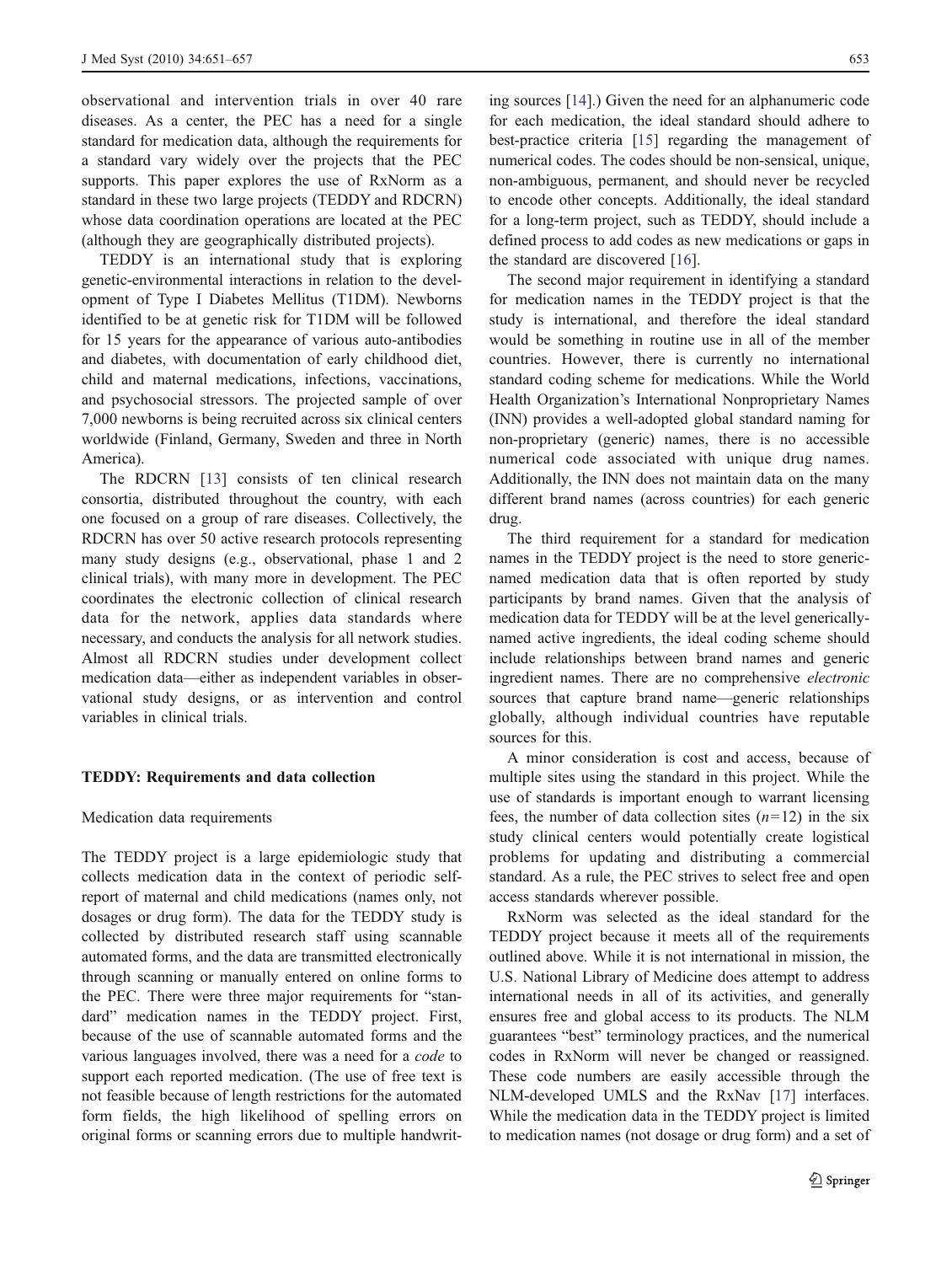corresponding unique codes to support data collection, the PEC operates other studies that require a more detailed standard (which can represent dosage and drug form), and as a Center, the PEC wanted one standard for all medication data. While other standards could have addressed the needs of the TEDDY project, requirements for another PEC project, the RDCRN, entailed a flexible medication standard to encompass unique codes for medication names only, as well as medication name+dosage+drug form.

RxNorm was implemented in the TEDDY project in May 2005, and since then we have found 99% coverage (at the level of active ingredients) of all the medications reported in the TEDDY study. Of the 5,832 participants enrolled as of December 1, 2008, over 742 unique medications have been reported representing 686 unique active ingredients or combinations of active ingredients.

# Process for collecting medication data in TEDDY project

The process identified for the coding of medications in TEDDY includes reporting medications by generic-named ingredients to the PEC, where the RxNorm codes are centrally assigned and managed for the project. If the reported medication has been collected previously in the TEDDY study, it is included in an on-line codebook, where research staff can access the correct code. If the medication name has not been previously collected, field researchers contact the PEC, whose staff determines the correct RxNorm code using the NLM's RxNav tool [\[17](#page-6-0)]. Because there is no single source for international brand name generic name medications, each TEDDY site is responsible for determining generic (active) ingredients from any brand name reported medications (when the brand name cannot be found in RxNorm). The PEC developed an on-line codebook (linking multiple proprietary names to unique generic ingredients, or unique combinations of generic ingredients) to facilitate user access to a subset of (common) RxNorm codes remotely and on demand. Further, the PEC has an internal system in place to deal with generic drug names that might not be in RxNorm. This process includes the assignment of a temporary ID number while the PEC contacts NLM about including the medication in RxNorm.

Because of the length of RxNorm numerical codes, and because multiple RxNorm ingredient codes are required for medication products containing multiple active ingredients, research staff in the field requested the PEC provide shorter identifiers for recording reported medication data on Teleforms. The PEC has developed an internal system to assign and maintain unique medication ID #s to support data entry. These ID #s are called "TEDDY Medication Codes" and are eight digits long. They fit within the field length limits of the scannable form, and are shorter than the RxNorm code, which eases data entry and prevents coding errors. Within the TEDDY data repository, the TEDDY codes are tied to specific RxNorm codes for generic drug names. The RxNorm code is the standard coding scheme used by TEDDY and is how the data are retrieved for analysis. Because the PEC codebook is a smaller list of TEDDYreported medications using the shorter TEDDY medication codes, the researchers do not view or navigate RxNorm codes. Because the study population is well-defined, after 18 months of study, the codebook has reached a saturation point and new requests for TEDDY medication codes are infrequent.

The only link from reported brand name medication to the ingredient (generic) names entered in the PEC's data repository is the original source data and the TEDDY medication code. The online TEDDY codebook allows distributed research personnel to search for previously used medications. Users can search the online codebook by generic or brand name, but the TEDDY medication codes retrieved are tied to the generic ingredient(s). Often multiple brand names (up to 15) are associated with a single active ingredient or combination of active ingredients in the codebook. Single medications with multiple active ingredients are stored in the TEDDY database as (multiple) instances of separate drugs.

#### Rare disease network: Requirements and data collection

Medication data standards requirements specific to the rare disease network

Because the RDCRN is funded by the NIH, and all primary sites are in the U.S., the selection of a standard was a bit easier, since the domestic CHI standards apply. Despite the CHI recommendation, the PEC laid out the requirements for an RDCRN standard and assessed the performance of RxNorm against these. First, the RDCRN has high regard for accepted terminology standards [\[15](#page-6-0)] and RxNorm was designed to meet these standards. (It should be noted, however, that these same requirements also constituted the criteria for standards selection by CHI.) Additionally, clinical research data standards should be compatible with clinical care data standards, to facilitate the re-use of clinical data for research purposes. The studies of the RDCRN are "closer" to the clinical care arena than epidemiological studies such as TEDDY, and the desire to adopt clinical data standards, such as RxNorm, that are likely to be incorporated into Electronic Medical Record Systems is particularly strong in the RDCRN project.

Because of the variety of studies involved in the RDCRN, there are different needs for a medication data standard across the component studies. The variety of study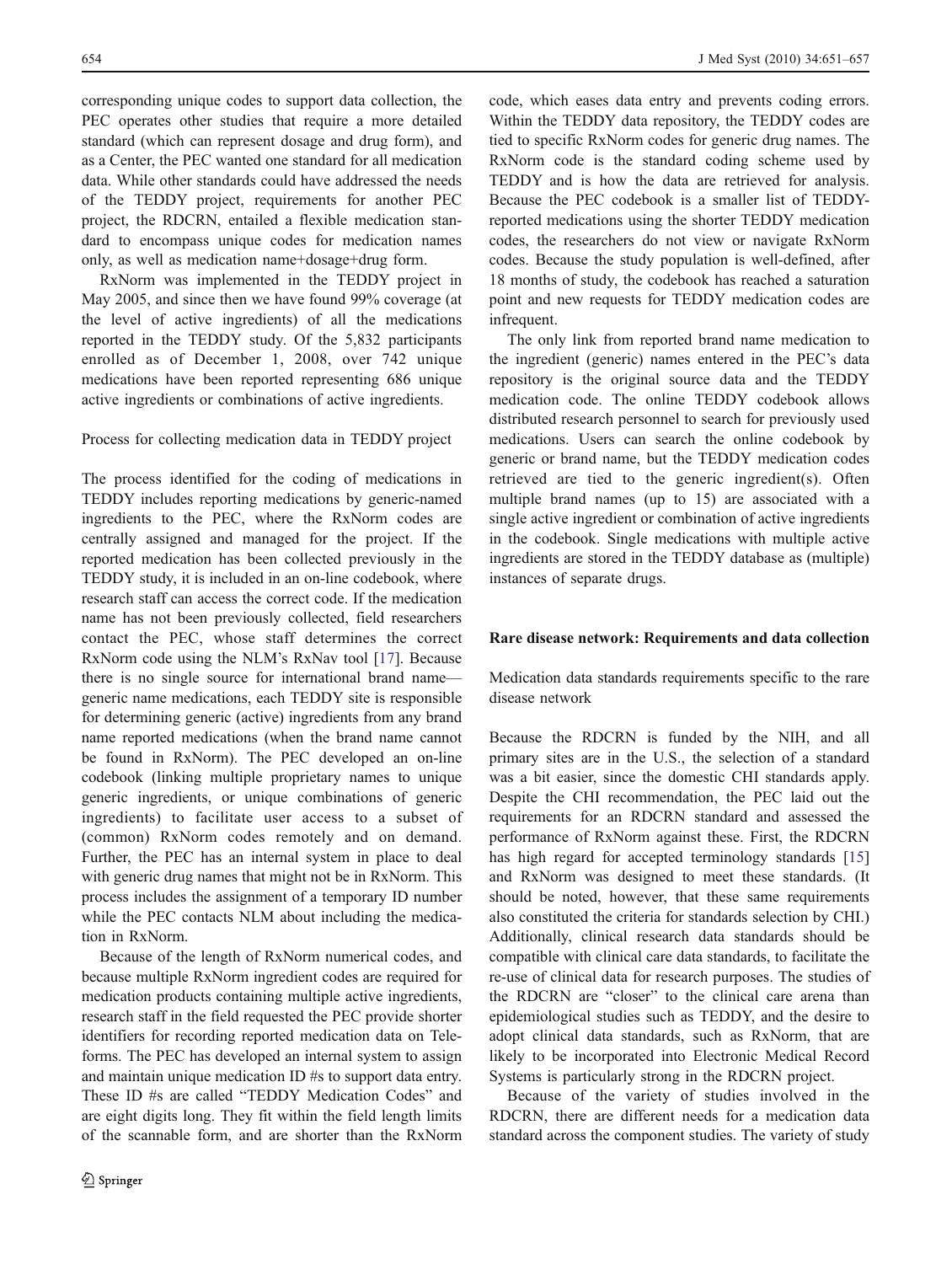designs operating within the RDCRN dictated a single standard that could collect medication data at different levels of specificity (e.g., medication name only, vs. medication+dosage+form). Almost all studies in the RDCRN collect medication data in some form. For many observational studies collecting self-reported medication use, only the names of drugs are collected, as in the TEDDY project. Often this information is gathered by patient report, and can be in the form of generic name or brand name. For clinical trials and some observational studies, the medication data collected includes dosage and formulary information. A standard that represents the relationship between the different granularities of medication data collection across RDCRN studies was required. For later analysis and data mining activities, a desirable feature of a data standard would be one with explicit relationships between the different granularities of medication data (e.g., "Acetaminophen" is related to "Acetaminophen 100 mg" is related to "Acetaminophen 100 mg Extended Release Tablet"). The ideal representation for RDCRN medication data needs a structure that will allow unique codes for these varying levels of detail, yet capture the relationships between them. Therefore, the RDCRN can use different tables from the relational RxNorm model to capture drug information across studies, but relationships between the data of differing levels of specificity are explicit and can later be exploited.

Unlike TEDDY, all of the studies in the RDCRN capture data on electronic, online Case Report Forms (CRFs). Because of the scope of RDCRN studies, the space of drugs that could conceivably be collected over the RDCRN lifespan is impossible to predefine (unlike the TEDDY study, which has a nearly saturated codebook of medications used only in pregnant and mothering women and young children). The assortment of study designs in the RDCRN introduces variance in how data questions are structured. There are two types of medication "questions" on the CRFs for RDCRN studies. First, pre-defined medications of interest can be put on CRFs as the "questions" with answers related to the use, history dosage, etc. Because data using these medication names is collected on all study subjects, it is coded once in the study data repository for the entire life of the study (the research questions and forms should not change during the study). The second type of medication items are open-ended questions, meaning the "answer space" is where the entirety of RxNorm codes are needed, and is unknown at each administration of the CRF. The "answers" to open-ended type questions (e.g., "List concomitant medications") are not static for the study or a subject, and cannot be predicted before the start of the study. The coding of answers from these open-ended questions (using any standard) would have to occur frequently throughout the study as new data are collected. The size, distributed nature, and diverse content of the network made this an unappealing decision for the PEC. The ideal strategy for collecting data for openended questions is to provide tools for research staff to access the RxNorm collection and code their own research data at the time of data entry.

Process for collecting medication data in RDCRN studies

Because of the vast number of medications conceivably used by all RDCRN subjects, the implementation of any medication standard for the RDCRN requires remote and instant access to the standard by all (distributed) research staff. Because of the number and turnover and distributed location of RDCRN researchers, a web-based application was ideal. Because of logistical and resource limitations to extensive training, the interface had to be intuitive. To ensure acceptance of the coding application, access had to be fast and on-demand, and searching for desired concepts should be easy [[18\]](#page-6-0). The application for RxNorm coding needed to allow the PEC to control the level of specificity of the coding by study (e.g., if the study only examines medication name, we do not want users to have any chance to select more detailed RxNorm clinical drug codes).

The RDCRN uses electronic case report forms (CRFs). For questions structured ahead of time (meaning the medication of interest is "in the question"), the user does not need to be involved in coding. Questions inquiring about particular medications are easily placed on online CRFs, and coded into RxNorm by PEC at any time over the life of the study. The use of RxNorm is invisible to the user.

For (open-ended) questions that are not structured ahead of time (e.g., "List All Meds taken in past year"), picklists can not be generated because the potential answer space is infinite, and free-text data can be error-prone and have limited value for analysis [[14\]](#page-6-0). In these cases, access to a complete terminology is ideal. Open-ended items require a way to browse RxNorm for relevant codes. Within these online CRFs, a tool is embedded to enable researchers to access a remote terminology host, which maintains RxNorm updates [[19\]](#page-6-0).

Strategies can be used to subset RxNorm. Using a simple formula that examines keyword as a proportion of words in RxNorm term, calls to a terminology host return "certainty" ratings, which can be used to filter out lengthier terms, such as "Penicillin 250000 UNT Oral Tablet", which is a simple strategy for presenting only RxNorm terms that reflect a desired level of specificity (e.g., "Penicillin"). The tool is flexible, and the PEC can allow users to search all of RxNorm, or can suppress codes that include dosage and form information when this level of specificity is not required by the protocol or where it can't be universally obtained.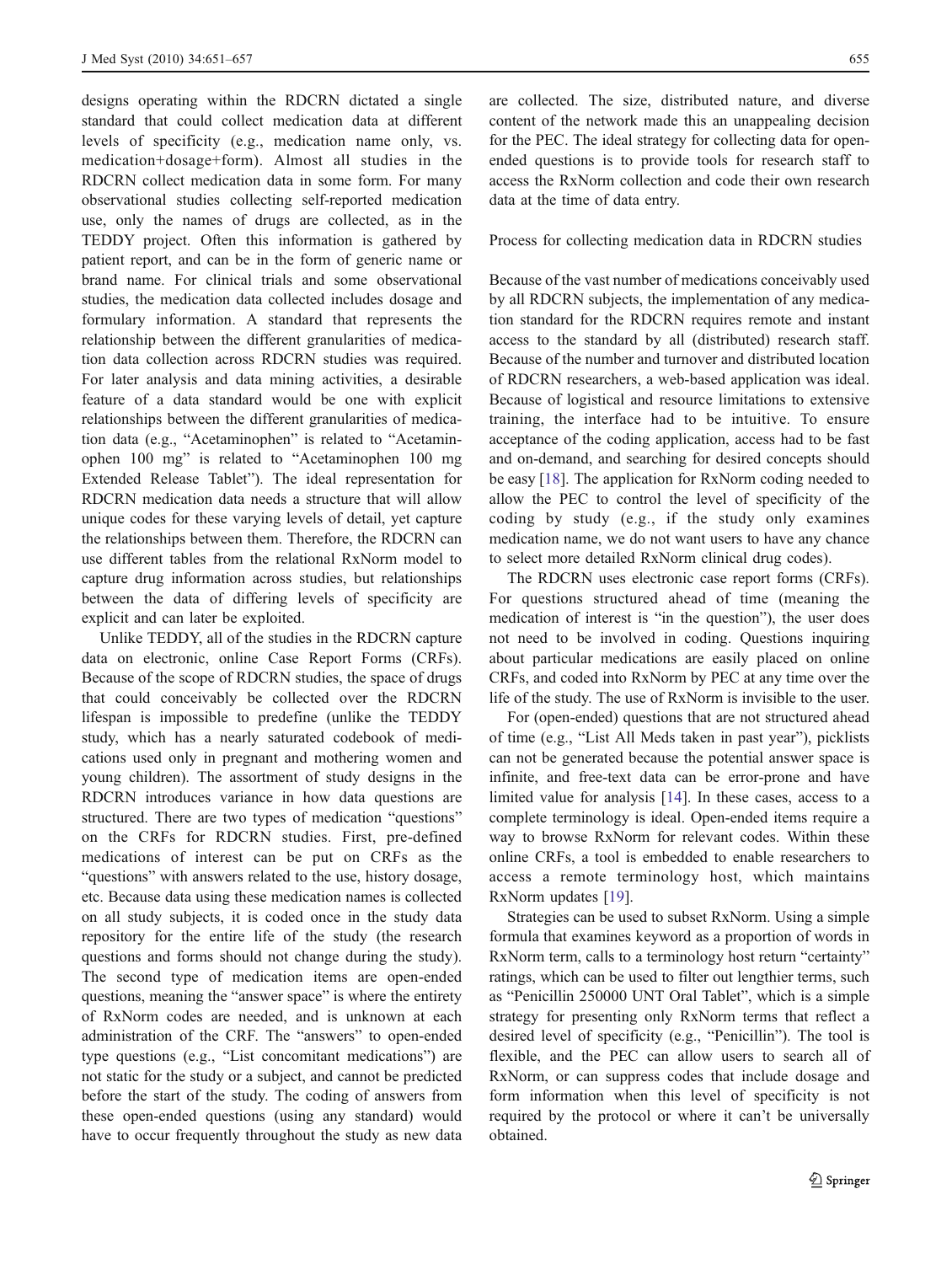<span id="page-5-0"></span>This tool allows distributed research staff to search the entire space of RxNorm, including generic and proprietary names. A wild card feature is also available. Although the implementation is too new for formal evaluation, we suspect that utility is enhanced because users can search for the codes they need, using the labels most familiar to them [[18\]](#page-6-0).

## Discussion

The PEC acts as a representative for all TEDDY and RDCRN sites to request addition of new terms to the NLM's RxNorm when needed, alleviating individual investigators of this burden. The PEC also developed customized tools for both projects. The motivation for all PEC-developed tools was the same: to facilitate the use of standards by enabling research staff to search most relevant views of the standard.

The TEDDY study had to deal with the issue of international standards, and lack of a global resource that links brand and generic names. Although RxNorm is solely a U.S. standard, at the ingredient level, most medications reported on the TEDDY study to date have been found in RxNorm. Unlike TEDDY, the broad scope of RDCRN studies make it impossible to pre-populate picklists or create manageable codebooks. Since many questions are open-ended, users require the ability to search all of RxNorm. The distinction between structured and openended questions can have important implications for the implementation of any data standard.

Typically, terminologies and data standards are evaluated on inherent structural features [[15\]](#page-6-0) and on their ability to capture concepts as needed by the domain [\[20](#page-6-0)–[25](#page-6-0)]. This ability to capture required concepts at the required level of detail—referred to as coverage—is by definition applicationspecific and measured at a point in time. The dynamic nature of medicine and biomedical research create a need for processes to address new terminology gaps quickly. Responsive terminology updating and maintenance processes will ensure high content coverage of clinical terminologies, including RxNorm. While we do not provide a formal evaluation of RxNorm content or implementation within the TEDDY and RDCRN projects, we estimate high "coverage" due to the nature of our implementations. In the 4-year implementation experience we describe, the PEC received only a handful of requests for terms (implying that users were successfully finding codes for the thousands of data entries that we report). When the PEC did receive requests for RxNorm term names, we provide the user with either the correct RxNorm code or a temporary code for use while we negotiated with RxNorm. We assume that, as the data center for both the TEDDY and RDCRN projects, we would have explicitly heard of requests for missing terms, although it is

possible that researchers would not report the medication or alert us to missing RxNorm terms. In the future, concept coverage and assessment of structural features of RxNorm will obviously be important to assess. Of equal importance will be the development of other evaluation criteria, including those to assess complexity and the resources required for accurate and reliable use of RxNorm, which will provide helpful metrics with which to evaluate the use of any controlled terminology in medical data capture systems [\[26](#page-6-0)].

## Conclusion

An organization could easily become overwhelmed by the selection and the implementation of data standards. A fruitful way to dissect the problem is to explore first the standard requirements, and then deal with structural and process requirements for implementation. Varying standards requirements for a large epidemiological study and a network of clinical research studies both led to the selection of RxNorm as an ideal standard. These same factors affected the design and utility of applications to deliver the standards to the user. Applications that are customized to the standard, the study, or the data collection work flow have the potential to increase use of data standards.

Acknowledgements The authors wish to thank Cristina McCarthy, Wendy McCleod, Lori Ballard, and Kim Hunt for their contributions. The authors also wish to thank Dr. Stuart Nelson of the NLM for his support. This research is funded by the National Institutes of Health DK63790 and RR019259, the National Center for Research Resources (NCRR). Its contents are solely the responsibility of the authors and do not necessarily represent the official views of NCRR or NIH. We also thank the NIH Office of Rare Diseases for its support of the RDCRN. The terminology server hosted by Apelon, Inc. [\(http://www.](http://www.apelon.com) [apelon.com](http://www.apelon.com)). The TEDDY study is funded by DK 63829, 63861, 63821, 63865, 63863, 63836 and 63790 and Contract No. HHSN267200700014C from the National Institute of Diabetes and Digestive and Kidney Diseases (NIDDK), National Institute of Allergy and Infectious Diseases (NIAID), National Institute of Child Health and Human Development (NICHD), National Institute of Environmental Health Sciences (NIEHS), Juvenile Diabetes Research Foundation (JDRF), and Centers for Disease Control and Prevention (CDC). We also thank Ken Young and Heather Guillette for technical support of RxNorm browsers.

## References

- 1. NIH, NIH Roadmap. Accelerating Medical Discovery to Improve Health, National Institutes of Health 2005. [http://nihroadmap.nih.](http://nihroadmap.nih.gov/) [gov/](http://nihroadmap.nih.gov/)
- 2. Rindfleisch, T. C., and Brutlag, B. L., Directions for clinical research and genomic research into the next decade. implications for informatics. J. Am. Med. Assoc. 5:404–411, 1998.
- 3. Zerhouni, E. A., Keynote presentation. In: American Medical Informatics Association Annual Symposium. 2005. Washington, D.C.